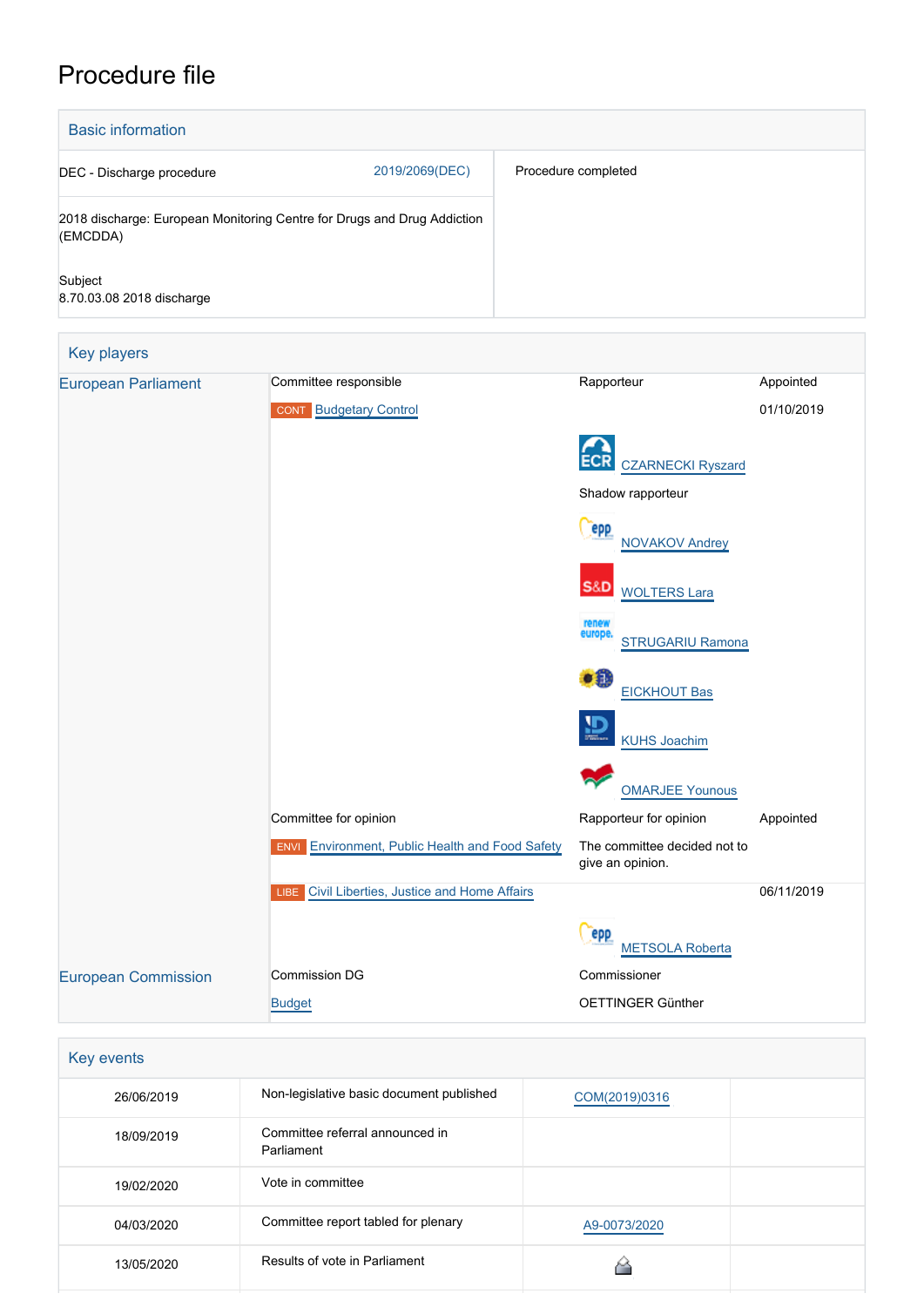| 13/05/2020 | Decision by Parliament                  | T9-0081/2020 | Summary |
|------------|-----------------------------------------|--------------|---------|
| 13/05/2020 | End of procedure in Parliament          |              |         |
| 11/12/2020 | Final act published in Official Journal |              |         |

| <b>Technical information</b> |                           |
|------------------------------|---------------------------|
| Procedure reference          | 2019/2069(DEC)            |
| Procedure type               | DEC - Discharge procedure |
| Other legal basis            | Rules of Procedure EP 159 |
| Stage reached in procedure   | Procedure completed       |
| Committee dossier            | CONT/9/00863              |

#### Documentation gateway

| Non-legislative basic document                         |             | COM(2019)0316 | 27/06/2019 | EC. |         |
|--------------------------------------------------------|-------------|---------------|------------|-----|---------|
| Committee draft report                                 |             | PE639.918     | 10/01/2020 | EP  |         |
| Committee opinion                                      | <b>LIBE</b> | PE643.083     | 21/01/2020 | EP  |         |
| Amendments tabled in committee                         |             | PE644.999     | 31/01/2020 | EP  |         |
| Supplementary non-legislative basic<br>document        |             | 05761/2020    | 06/02/2020 | CSL |         |
| Committee report tabled for plenary, single<br>reading |             | A9-0073/2020  | 04/03/2020 | EP  |         |
| Text adopted by Parliament, single reading             |             | T9-0081/2020  | 13/05/2020 | EP  | Summary |

### Final act

Budget 2020/1870 [OJ L 417 11.12.2020, p. 0096](https://eur-lex.europa.eu/legal-content/EN/TXT/?uri=OJ:L:2020:417:TOC)

## 2018 discharge: European Monitoring Centre for Drugs and Drug Addiction (EMCDDA)

The European Parliament decided to grant discharge to the Director of the European Monitoring Centre for Drugs and Drug Addiction (EMCDDA) for the financial year 2018 and to approve the closure of the accounts for the financial year in question.

Noting that the Court of Auditors has stated that it has obtained reasonable assurances that the Centres annual accounts for the financial year 2018 are reliable and that the underlying transactions are legal and regular, Parliament adopted by 631 votes to 60 with 2 abstentions, a resolution containing a series of recommendations, which form an integral part of the decision on discharge and which add to the general recommendations set out in the [resolution](https://oeil.secure.europarl.europa.eu/oeil/popups/ficheprocedure.do?lang=en&reference=2019/2098(DEC)) on performance, financial management and control of EU agencies:

Centres financial statements

The final budget of the Centre for the financial year 2018 was EUR 16 174 200.21, representing an increase of 2.18 % compared to 2017.

Budget and financial management

The budget monitoring efforts during the financial year 2018 resulted in a budget implementation rate of 100 %, the same rate as in 2017. Payment appropriations execution rate was 98.02 %, representing an increase of 3.31 % compared to the previous year.

#### Other observations

Members also made a series of observations regarding performance, staff, procurement and internal controls.

In particular, they noted that:

- the Centre has reached 85 % of the applicable outputs and results planned in the 2018 work programme and that it successfully implemented the first year of its Strategy 2025; - its mandate was expanded in 2018, inter alia, to include new responsibilities and formal partnerships with other Union agencies, such as Europol; - on 31 December 2018, the establishment plan was 96.05 % executed, with 9 officials and 64